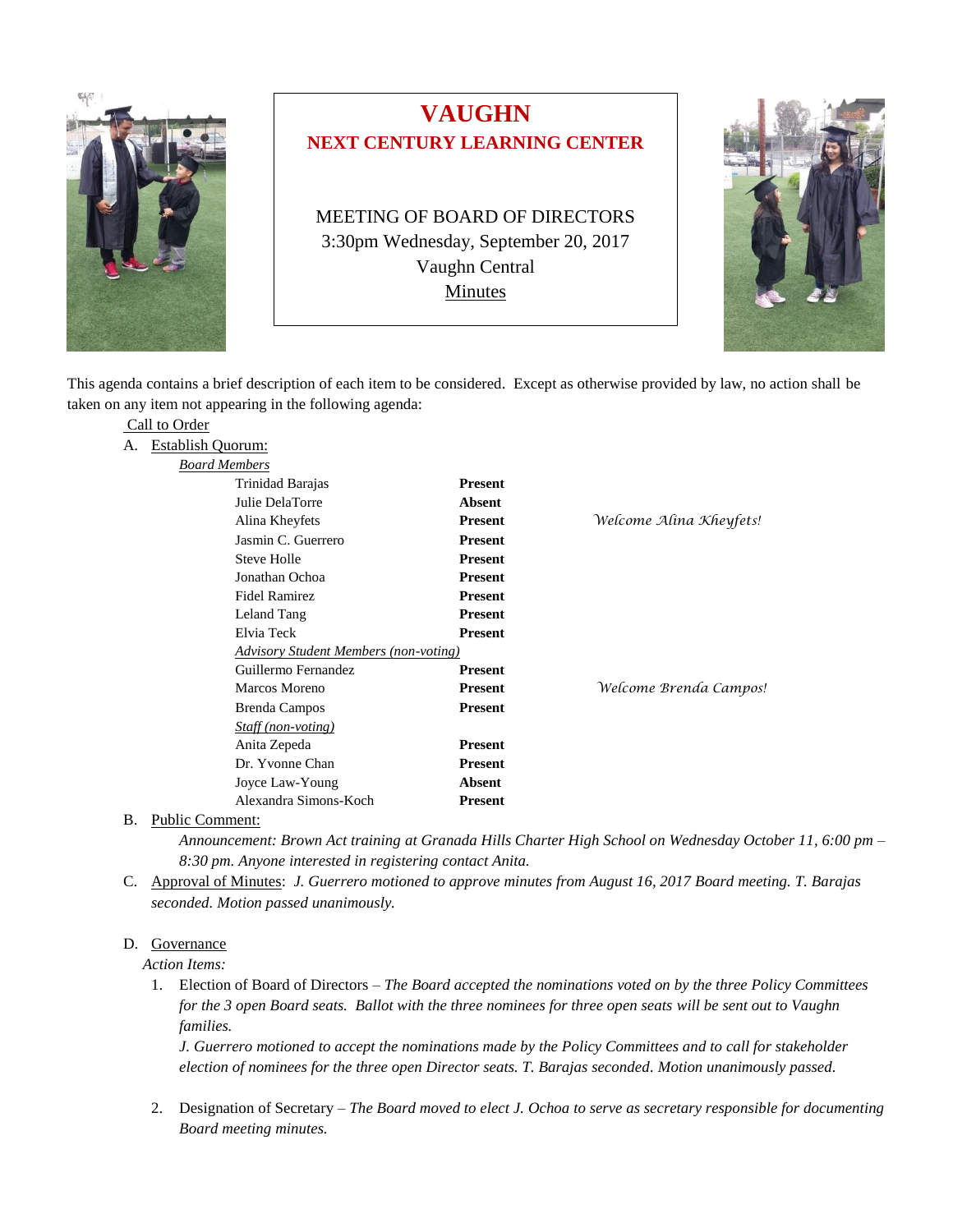*L. Tang made the motion to elect J. Ochoa as Board Secretary, J. Guerrero seconded. Motion passed unanimously*

- 3. Development of Succession Plan *The Board subcommittee presented the Search and Screen draft that defines qualifications and job description for the Executive Director. Discussion included: Timeline - starting early (January) definitely a need, clarification made that should be ready for posting in October; Insert under Governance, "will serve as Authorized Agent in communication with LAUSD" and "Acts as an advocate/representative on behalf of Vaughn with all outside agencies"; Move "Work experience with nonprofits" from Desired Qualifications to Qualifications. J. Guerrero motioned to finalize Search and Screen document with edits discussed that define qualifications and job description for the Executive Director. A. Kheyfets seconded. Motion passed unanimously.*
- 4. Board Members Resumes and Due Diligence Questionnaires *The Board received information related to resumes and questionnaires required as part of the charter renewal submission process. Updated Board member resumes and questionnaires will need to be submitted to Anita by end of day September 29, 2017.*
- 5. Vaughn's Charter Renewal Petition *The Board reviewed the Charter Renewal Petition draft which includes revised/modified District Required Language (DRL). The Board will act on a resolution to submit Vaughn's charter renewal petition to LAUSD in October/November 2017 S. Holle motioned to resolve that the Vaughn Charter renewal petition is now finalized which includes the revised/modified District Required Language (DRL) and is to be submitted to the Los Angeles Unified School District (LAUSD) in the October/November (November/December if deemed necessary)intake cycle. F. Ramirez seconded. Motion unanimously passed.*

### Goals, Accountability and Outcomes:

• **Curriculum & Instruction –** *No item to report at this time*

## • **Business**

#### *Discussion Items:*

1. Salary Increase – *The Board discussed recommended proposal for an increase in pay for certificated staff. A proposal for classified pay increases not yet presented as further research is needed. More information to be provided at October's Board meeting. A comparative study on compensation provided by LAUSD and Charter Schools was requested.*

#### *Action Items:*

1. Vanguard Self -Managed Account – *The Board discussed the placement of funds from the closed Self-managed Account.*

*F. Ramirez motioned to place funds from closed Self-managed Account to Vaughn's Employee Incentive Portfolio. J. Ochoa seconded. Motion unanimously passed.* 

- 2. Feasibility Study of MIT Housing Needs and Solutions *The Board discussed MIT's housing needs due to ADA growth. Staff identified need for an MPR, gym (locker rooms), non-shared playground, larger classrooms, and a music room. S. Holle motioned to permit Dr. Chan to contract a feasibility and geo-survey of property (Panda Pavilion) for the potential development of identified housing needs. A. Kheyfets seconded. Motion passed unanimously.*
- 3. Career Technology Education Incentive Grant (CTEIG) *The Board discussed the need for contracted services to assist with committed assurances and identified needs of the CTEIG. T. Barajas motioned to approve contracted services with Youth Policy Institute to assist with reporting and implementation of committed assurances in the CTEIG. E. Teck seconded. Motion passed. J. Ochoa abstained.*